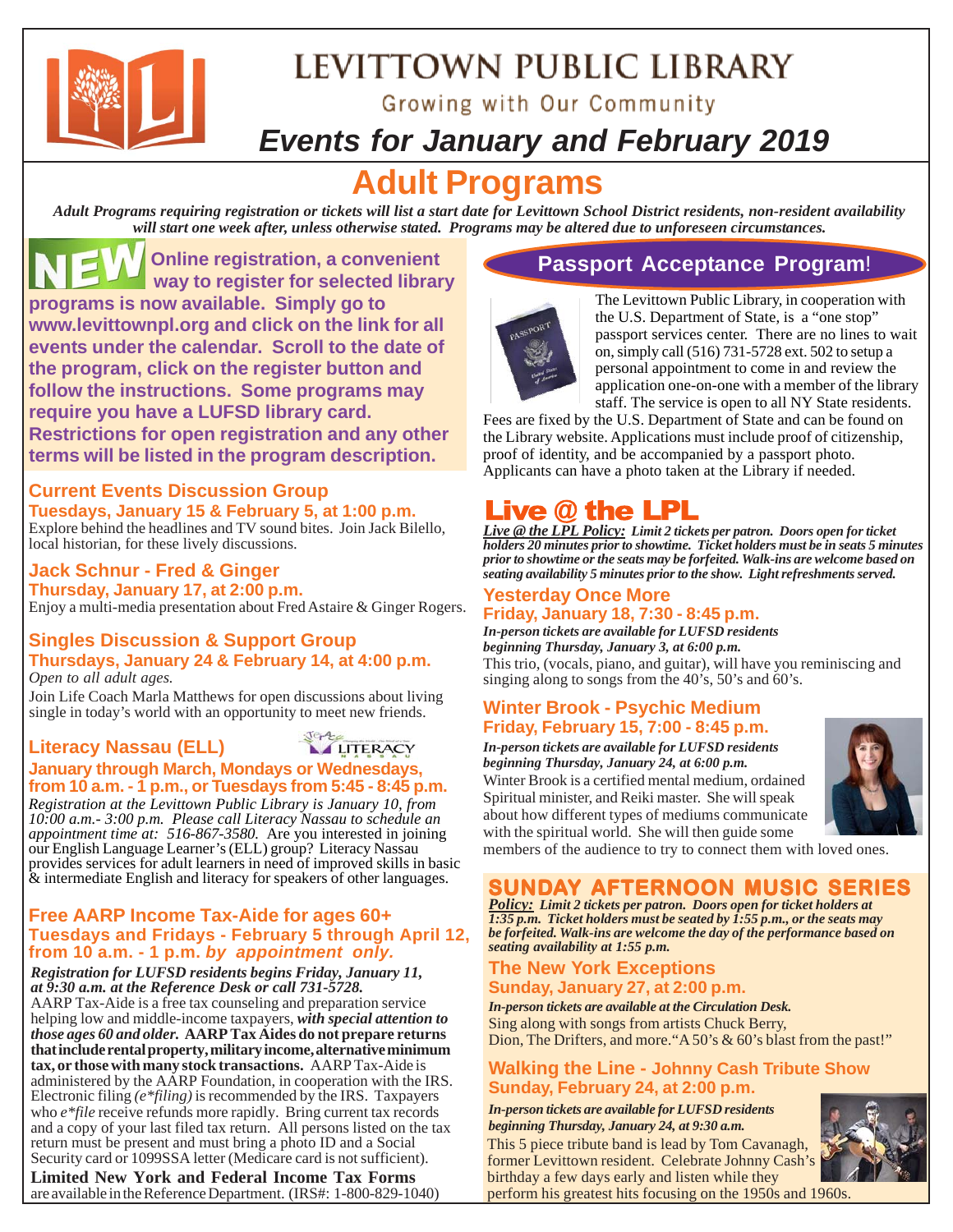## **Adult Programs**

### **Library Board Meetings**

The Board of Trustees meetings are open to the public. The agenda includes a Period for Public Expression. The next meeting dates are Wednesdays, January 2 and February 6, at 8:00 p.m.

### **Library Bus Trips:**

The first night of ticket sales will take place in one of the library meeting rooms and a Levittown School District cardholder must be present to purchase tickets. Any remaining tickets will be on sale at the Circulation Desk for LUFSD cardholders for one week following the start date, then non-residents may purchase tickets. Non-refundable payment is due at the time of registration. Money order or check accepted (no cash), made payable to the Levittown Public Library. Visit the library to pick up a flyer with further details for each trip. **Please note that all bus trips are subject to a minimum registration. Trip itineraries may be subject to change due to unforeseen circumstances. Children under the age of 18 must be accompanied by an adult. A guide for trip activity level:**

*M* ==mild  $\blacksquare$  =moderate  $\blacksquare$  ==maximum

### **New York City Ballet** *Balanchine: Big & Bold* **Saturday, May 18, 2019, at 2:00 p.m.**



**\$84.00 per person includes: bus, ballet, snacks, and all gratuities. Seating is in the first and second ring.**

**Limited, in-person ticket sale for LUFSD residents will begin on Thursday, January 17, from 6:00 - 7:00 p.m. in Meeting Rooms 1 & 2. Remaining tickets will be available at the Circulation Desk.**

We will depart at 10:00 a.m. for the David H. Koch Theater at Lincoln Center and arrive early to have lunch on your own in the surrounding restaurants and eateries. The ballet starts at 2:00 p.m. and ends at 3:50 p.m., with a 20 minute intermission. We will depart at 4:15 p.m. and arrive back at the library approximately 6:00 p.m. George Balanchine one of the most influential 20th century choreographers, co-founded the New York City Ballet and remained its Artistic Director for more than 35 years. Balanchine evokes two distinct atmospheres in the ballets sharing this program, each boasting a cast of over 50 dancers. *Brahms-Schoenberg Quartet* brings alive the perfumed elegance of a distant era in Europe, and ending in an intoxicating gypsy finale, and *Tschaikovsky Suite No. 3* plumbs the romantic depths of classical ballet, crescendoing with each section before culminating in a majestic finale of tutus and tiaras.

**Exercise Classes:** A non-refundable check or money **order, made payable to the Levittown Public Library, is due upon registration at the Circulation Desk. Each registered person must sign a physical release form prior to the first class.**

#### **Stretching & Toning Mondays, 1/14 - 3/25, choose 9:30 or 11:00 a.m.** \$30 fee for all 10 classes

*Single in-person registration for LUFSD residents begins Monday, 1/7, at 9:30 a.m. and non-residents on Thursday 1/10. (No class on February 18.)*

#### **Iyengar Yoga for Beginners Fridays, 1/11, 1/18, & 1/25, from 10:30 - 11:30 a.m.** \$9 fee for all 3 classes

*Single in-person registration for LUFSD residents began Friday, 12/28, at 9:30 a.m.*

Join Victoria Seff to learn Iyenga yoga and obtain body alignment, strength, and flexibility.

#### Egoscue with Kimberly Sabat \$24 fee for all 8 classes **Thursdays, 1/24 - 3/14, at 7:00 p.m.**

*Single in-person registration for LUFSD residents begins Thursday, 1/10, at 6:00 p.m.* Egoscue is a postural therapy designed to eliminate chronic pain.

### **Skype & Video Chatting Online Wednesday, January 30, from 6:30-8:30 p.m.**

Join Sharper Training for this lecture/demo program and learn how to use Skype and Apple's FaceTime as well as other instant messaging apps. Use the webcam for a video chat! You can bring your device. *In-person, by phone, or online registration is ongoing. May register 2 people.*

### **Challenge Your Home Assessment Monday, February 4, 2:00 p.m. or 7:00 p.m.**

**Presented by Town of Hempstead Receiver of Taxes Donald Clavin, Jr.**

Mr. Clavin will enlighten residents on the grievance process which may result in a lower home assessment, thus reducing property taxes.

### **Long Island's Gold Coast in the Movies Tuesday, February 12, at 2:00 p.m.**

Go behind the scenes with location scout Monica Randall as she shares her experience working on the sets of elite Long Island locations with film icons Jack Nicholson, Warren Beatty, Robert Redford, and Martin Scorsese. Just in time for the Academy Awards!

### **AARP Job Workshops - Learn @ 50+ Tuesday, February 19, 10:30 a.m. to 2:00 p.m.**

Long Island AARP hosts two workshops, *Job Search in the Digital Age* 10:30 am - 12:00 pm and *Sharpening Your Networking and Interview Skills* 12:30 pm - 2:00 pm. To register please call AARP at 1-866-740-7588 beginning Tuesday, January 8, 2019.

### **Civil Rights and Social Action on Long Island A Brief History (1950-1980)**

#### **Monday, February 25, at 7:00 p.m.**

Paul Arfin will offer a multi-media presentation that will describe the significant volunteerism and philanthropy of the community minded people on Long Island after WWII who worked with perseverance to address the needs of a rapidly-growing and diverse population.

### **CPR Certification Workshop Tuesday, February 26, from 6:00-9:00 p.m.**



Receive a 2 year certification from the American Heart *In-person, registration for LUFSD residents begins Tuesday, February 5, at 6:00 p.m. May register 2 people.*

Association for this CPR (includes child & infant CPR), AED, and first aid class. A non-refundable \$40.00 check made payable to the Levittown Public Library is due upon registration for each participant.

### **Craft Workshops**

Each class has a separate registration. Non-refundable fees must be paid by check or money order, made payable to the Levittown Public Library and is due upon registration for each person registered.

#### **Paint A Serene Winter Scene Wednesdays, 1/30, 2/6, 2/13**

### from 6:30 - 8:30 p.m.

Artist Barbara Lewin will guide you step-by-step in a series of 3 classes to paint a winter scene in the *In-person registration for LUFSD residents begins Wednesday, January 9, at 6:00 p.m. May register 2 people.*



**Greeting Cards with Steph Akerman Thursday, January 31, at 7:00 p.m.** No fee "Bob Ross" style using acrylic paints. No experience necessary.

Steph will supply kits to create Valentine's Day and Birthday cards. *In-person, by phone, or online registration for LUFSD residents begins Friday, January 11, at 6:00 p.m. May register 2 people.*

#### **Organic Soap Making Monday, February 11, at 7:00 p.m.** No fee

Carly McAllister will demo how to make your own soap. Everyone will get a soap to take home along with an instruction shee. *In-person, by phone, or online registration for LUFSD residents begins Monday, January 14, at 6:00 p.m. May register 2 people.*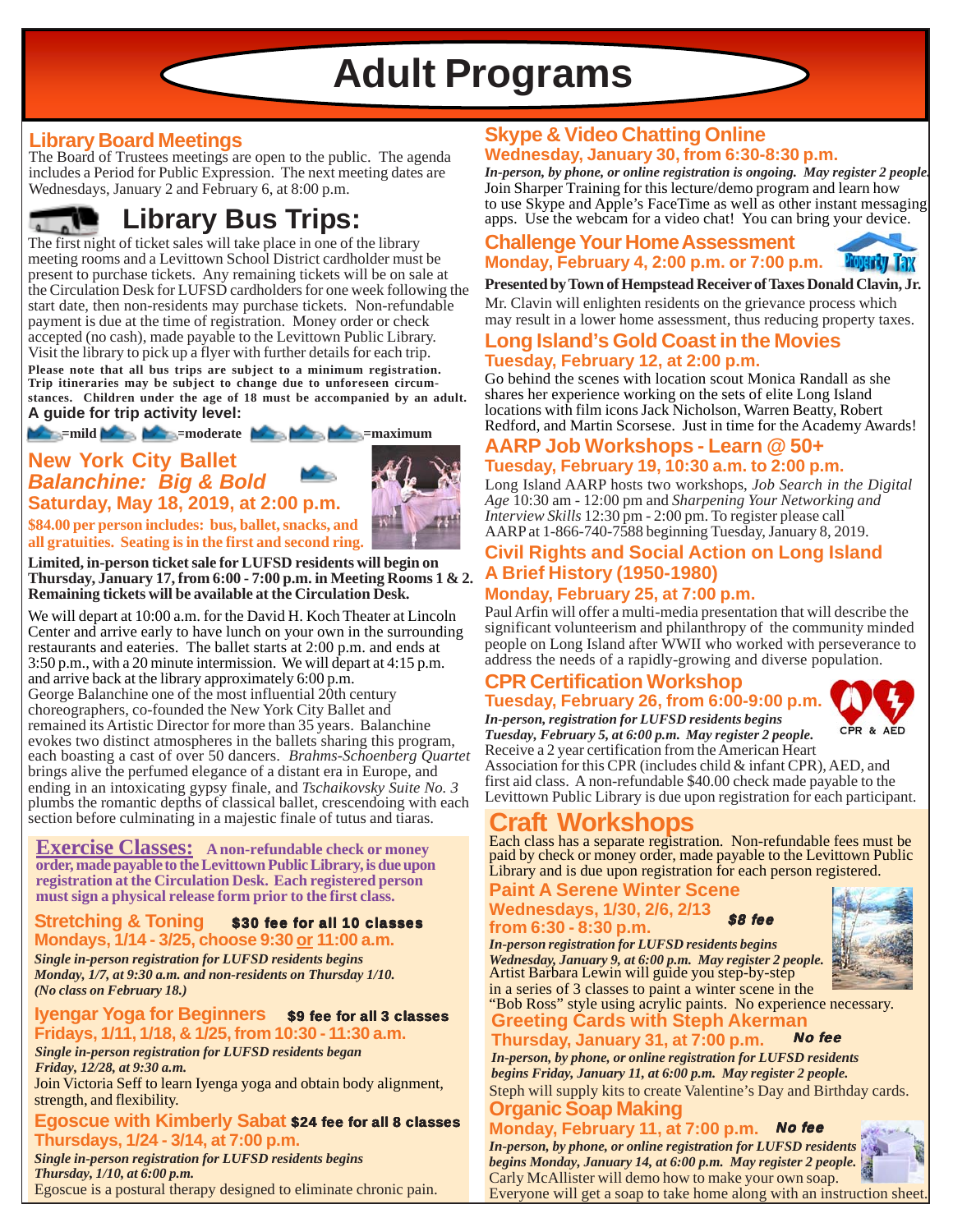**Adult Programs**

**January Display & Exhibit: Photographyby the Nassau County Camera Club.**



### **February, March & April Exhibit & Display Cases:**

**Levittown Public Schools**

**Levittown High Schools from 2/1 through 2/28 with Artists' reception on 2/11, from 6:00-7:30 p.m. Wisdom Lane Middle School from 3/1 through 3/29 with Artists' reception on 3/14, from 6:00-7:30 p.m. Salk Middle School from 4/1 through 4/30 with Artists' reception on 4/11, from 6:00-7:30 p.m.**

### **Notable Noshes Moderated by Faye Stein. Chocolate Lovers**



### **Wednesday, January 16, at 7:00 p.m.**

Discuss your favorite recipes using chocolate and sample Faye's chocolate mousse torte. *In-person, by phone, or online registration for LUFSD residents begins Wednesday, January 2, at 6:00 p.m. May register 2 people.*

#### **Know Your Olive Oil Wednesday, February 27, at 7:00 p.m.**

Join Elena Florenzano to learn the flavors and characteristics of a good olive oil. Includes tasting of two olive oils with Italian bread. *In-person, by phone, or online registration for LUFSD residents begins Wednesday, January 16, at 6:00 p.m. May register 2 people.*

### **Classic Movies with "The Movie Man"**

**Friday, January 18, at 1:00 p.m.** John Carpenter will discuss the movies prior to the screenings.

*"Sinners' Holiday"* **1930 Pre-Code**

**with shorts "Fish Hooky" & "King of the Mardi Gras"** (1hr. 27 min.) Romance/Crime (James Cagney & Joan Blondell)

#### **Friday, February 15, at 1:00 p.m.** *"Poor Little Rich Girl" 1936* **with 3 shorts**

(1hr. 31 min.) Adventure/Comedy (Shirley Temple & Jack Haley)

### **Cooking Classes**



Each class has a separate registration and nonrefundable \$5.00 fee, check or money order, made payable to the Levittown Public Library, due upon registration for each person.

### **Gourmet Flatbread Pizza**

### **Thursday, January 10, at 6:30 p.m.**

Chef Robert Dell' Amore will prepare a sautéed vegetable pizza using only a skillet and toaster oven! Served with a delicious salad. *In-person registration for all patrons begins Thursday, January 3, at 6:00 p.m. May register 2 people.*

### **Valentine's Day Dinner**

### **Thursday, February 7, at 6:30 p.m.**

*In-person registration for LUFSD residents begins Thursday, January 10, at 6:00 p.m. May register 2 people.* Chefs Andrea and Jason Moss will create an amazing chicken marsala, rice pilaf, and vegetable dinner for you to taste and also take home chocolate dipped strawberries. Prepare this dinner for your Valentine!

### **A Taste of Mardi Gras**

### **Tuesday, March 5, choose between**

**2:30 p.m. or 6:30 p.m. sessions.** *May register 2 people. In-person registration for LUFSD residents begins Wednesday, February 6, at 9:30 a.m. for 2:30 p.m. session and 6:00 p.m. for 6:30 p.m. session.* Get a taste of Mardi Gras with Chef Rob Scott! Jambalaya soup, cajun meatballs in apricot barbecue sauce, and cinnamon bananas Foster will be prepared and served!

### **Meet the Author: Frank Miranda Thursday, January 17, at 7:00 p.m.**

Offering inspiration for the new year, Frank Miranda will share his story,

detailed in his memoir, *Waking to a Happy Fulfilled, Life: After Sleeping in Negativity*. Miranda illustrates how anyone can change their life for the better in areas of money, relationships, health and career and to achieve their life's purpose. Copies of the book will be available for purchase and signing by the author. Light refreshments will be served.

### **Page Turners Book Discussion Group** *The Atomic City Girls* **by Janet Beard**

### **Tuesday, January 22, at 7:00 p.m.**

This is a riveting novel about the little-known realities of the Manhattan Project and the women who helped win World War II. *In-person, by phone, or online registration for LUFSD residents begins Tuesday, January 8, at 9:30 a.m.*

#### *Their Eyes Were Watching God* **by Zora Neale Hurston Monday, February 11, at 1:00 p.m.**

The story of Janie Crawford's life journey to independent womanhood in the 1930's South.

#### *Beartown* **by Fredrik Backman Tuesday, February 19, at 7:00 p.m.**

*Beartown* is a profound novel about a small town with a big dream by the author of *A Man Called Ove. In-person, by phone, or online registration for LUFSD residents begins Tuesday, January 22, at 9:30 a.m.*

### **Adult Book Discussion with Fran Cohen** *Beneath a Scarlet Sky* **by Mark Sullivan Monday, January 14, at 1:00 p.m.**

Set against the backdrop of WWII Italy, this is a thrilling, incredible true story of one boy's transformation into an extraordinary hero.

#### *Manhattan Beach* **by Jennifer Egan Monday, March 11, at 1:00 p.m.**

During the Great Depression and WWII a young Irish woman becomes the first female diver in Brooklyn to help the war efforts and uncovers the secrets of her father's disappearance and his mobster ties.

### **Cinema**

#### 1:30 p.m. and  $6:30$  p.m. **In the Community Room- - -No tickets required**

### **January 11, Crazy Rich Asians**



A native New Yorker accompanies her longtime boyfriend to Singapore for a wedding. She discovers he has neglected to mention a few key details about his life. Starring: Henry Golding and Constance Wu Rated PG-13 2hrs. (Comedy)

# ADRIFT







### **February 8, Mission: Impossible - Fallout**

Ethan Hunt and his IMF team, along with some familiar allies, race against time after a mission gone wrong. Starring: Tom Cruise and Ving Rhames Rated PG-13, 2hrs. 23 minutes (Action)





 $B^*$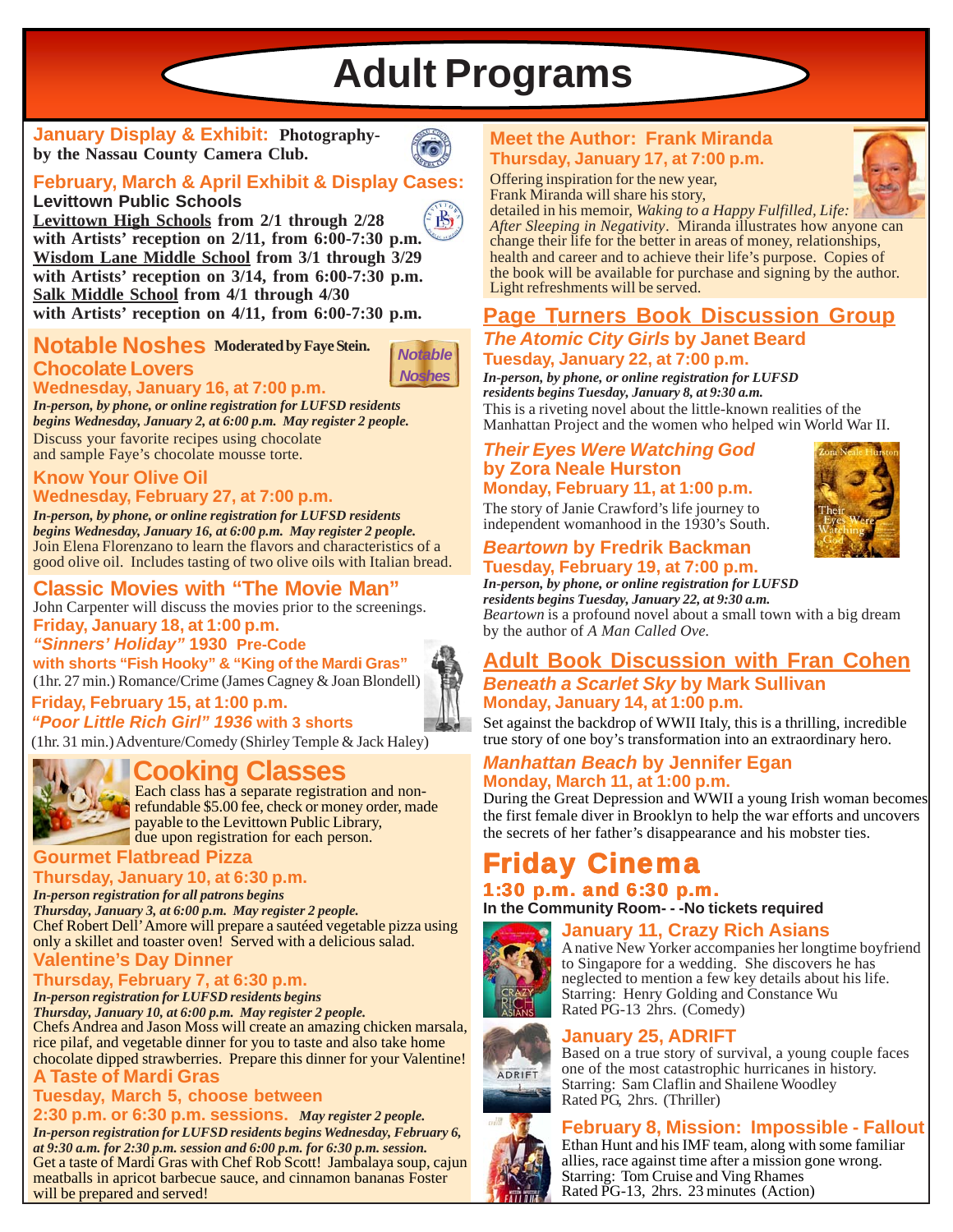# **Young Adult Programs**

Unless otherwise noted, all programs are for teens in grades 6 through 12. Registration for teen programs takes place in the Teen Lounge, online, or call (516) 731-5728, beginning at 9:00 a.m. Space permitting, non-resident teen registration will start one week after LUFSD teen registration. Preference is given to LUFSD residents for programs requiring registration. Registered participants must be present when the program is scheduled to begin. We regret that a latecomer's place may be given to those on the waiting list.



### **You may now register online for Young Adult programs.**

### **Check Out Our Video Game Collection!**

The Teen Lounge has a circulating collection of Wii, Wii U, XBox360, XBox Kinect, Switch, Xbox One, PS3 and PS4 video games. We also now have Nintendo 3DS games! Up to 2 games may be borrowed per young adult or adult for 7 days. Come into the Teen Lounge to browse our titles.

### **Database Instruction and Tutor.com Help**

Do you have a report or paper due? Are you having difficulty with a school subject? Schedule an appointment with one of our librarians and we will show you how to use our online databases and Tutor.com

### **Crafternoon Friday, January 4 3:45-4:45 p.m.**

*No Registration required.* Spend a crafty afternoon in the Teen area!



### **littleBits Inventor Club Wednesdays, January 9, and February 13 3:45-4:45 p.m.**



*Registration for LUFSD teens is ongoing.* Learn to code with the littleBits Coding kit.

### **Mindfulness and Gratitude Journals Thursday, January 10 3:45-4:45 p.m.**

*Registration is ongoing.* Decrease stress and focus on the positive by discussing mindfulness and creating a gratitude journal.

**VR Fridays Fridays, January 11, 25, February 15, & March 8 3:30-4:30 p.m. and Friday, February 22**

### **2:30-4:30 p.m.**

*Registration for LUFSD teens begins Friday, January 4.* We will play a variety of virtual reality games using the library's HTC Vive.



### **Pizza Making Workshop Tuesday, January 15 7:00-8:00 p.m.**

*Registration is ongoing.* Don't go hungry or spend money on takeout-learn to make your own pizza!



### **Teen GSA Tuesdays, January 15, and February 19 7:00-8:00 p.m.**



*Sign up for push notifications at rmd.at/levittowng* Come and hang out and meet other people like you.

## **Cardy Club**

**Wednesday, January 16, Thursday, January 24, Thursday, February 7,**

**and Tuesday, February 26 3:45-4:45 p.m.**

*Registration for LUFSD teens begins 2 weeks prior to each session.*

Have fun playing a variety of card games, such as *Uno, Sushi Go!, Superfight and Spoons!*

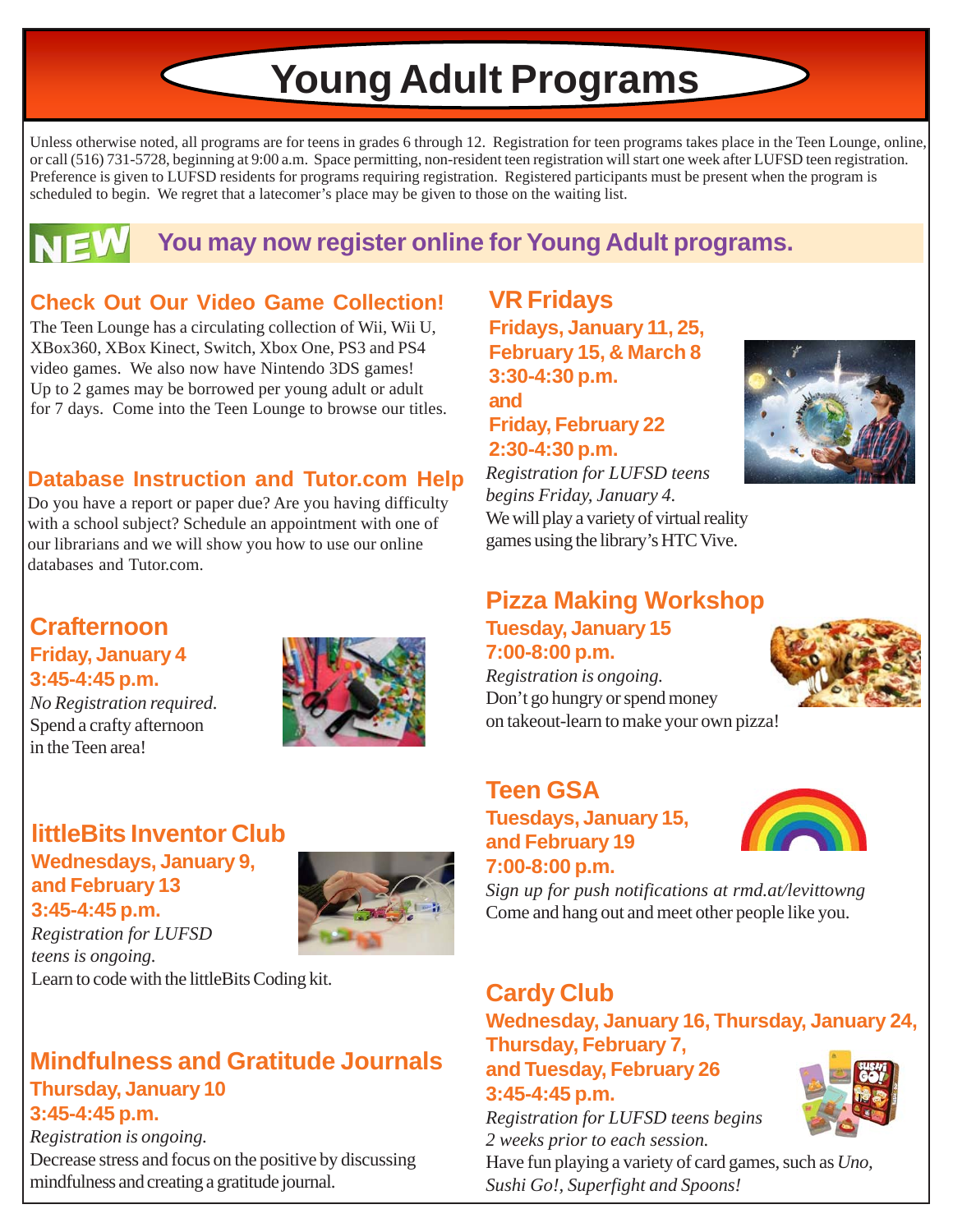# **Young Adult Programs**

### **Switch It Up**

**Friday, January 18 3:30-4:45 p.m.**

*Registration for LUFSD teens begins Friday, January 4.* We will be playing Super Bomberman R



### **Thursday, February 21 2:30-4:30 p.m.**

*Registration for LUFSD teens begins Thursday, February 7.* We have a Nintendo Switch in the Teen Lounge! Let's play! We will be playing the new Super Smash Bros. Ultimate.

### **Philosophers' Club Mondays, January 21, February 4, and March 4 3:45-4:45 p.m.**

*Registration for LUFSD teens begins Monday, January 7.* Come with an open and curious mind

as we discuss the big and small topics that we care about.

### **No Sew Snowman Wednesday, January 23 3:45-4:45 p.m.**



*Registration for LUFSD teens begins Wednesday, January 9.*

No sewing skills necessary to create this super cute snowman!

### **Geek Out Fandom Club**

### **Saturday, January 26 2:00-3:00 p.m.**

*Registration for LUFSD teens begins Saturday, January 12.* Come discuss the latest about *Fantastic Beasts and Where to Find Them.*

### **Saturday, February 16 2:00-4:00 p.m.** *Registration for LUFSD teens begins Saturday, February 9.* **Pokémon Day!** Watch the first Pokémon movie while creating your own Perler Pokémon.

### **LOVE String Art Craft Wednesday, February 6**



*Registration for LUFSD teens begins Wednesday, January 30.* Create some string art for Valentine's Day!

### **Hot Chocolate Mug Marshmallow Cookies Tuesday, February 19**

**2:30-3:30 p.m.** *Registration for LUFSD teens begins Tuesday, February 5.*



Create cute cookies that look like mini cups of hot chocolate!

## **Community Service Programs**

### **Cards for Hospitalized Children**

**Thursday, January 17**

**3:30-4:45 p.m.**

*Registration for LUFSD teens begins Thursday, January 3.* Brighten a child's day by creating an uplifting card.

### **Toys for Shelter Cats Wednesday, January 30**

**3:45-4:45 p.m.**

*Registration for LUFSD teens begins Wednesday, January 16.* Create cat toys that will be donated to a local animal shelter.



**Troopon Club Thursday, January 31 and Wednesday, February 27 3:30-5:00 p.m.** *Registration for LUFSD teens begins Thursday, January 17.* Cut-out, sort and total coupons to be sent to military families.

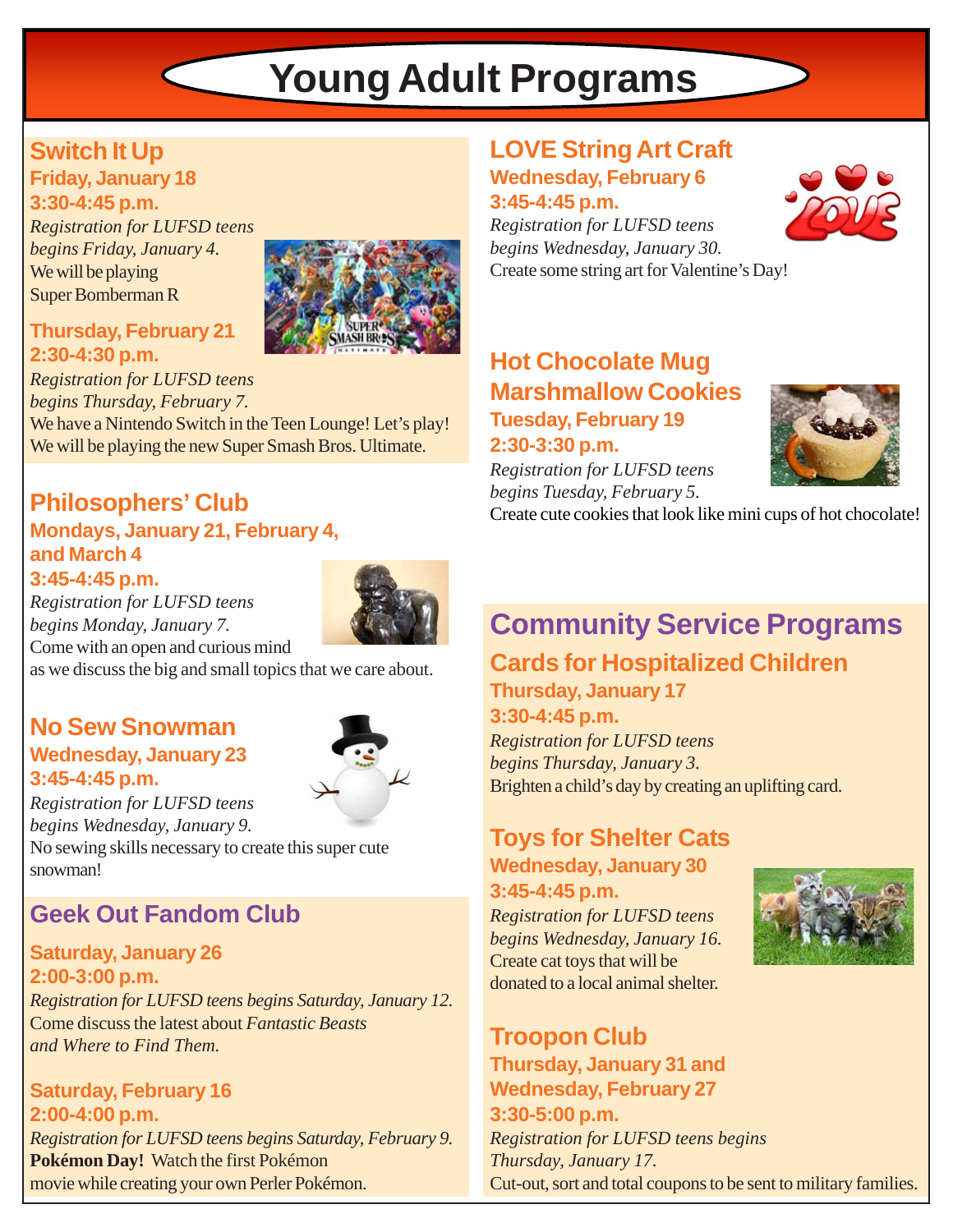**Children's Programs**

**Preference is given to LUFSD residents for programs requiring registration. Space permitting, non-residents may register the day before a program. Registration takes place in the Children's Department at 9:00 a.m. on the day listed unless otherwise noted. Parents may register by phone, 731-5728 ext. 500, but preference will be given to on-site registrants. Please have your library card on hand when registering. Some programs require in-person registration and/or tickets. Registered participants must be present when the program is scheduled to begin.**

**Storytimes: Parent's library card and child's birth certificate are needed for registration. If registration is by phone, parents must come to the library before their child's first storytime session and present their library card and child's birth certificate and pick up the confirming registration letter. Children may be registered for only one storytime session, except for Baby and Me Time.**

 **Online registration is a convenient way to register for selected library programs.**

### **Baby and Me Time - Ages 4 to 18 Months**

A lapsit program for baby and one adult with music, movement, a story and time to socialize.

### **Friday, January 11, 10:00 a.m. to 10:45 a.m.** *Registration begins Friday, January 4.* **Friday, January 25, 10:00 a.m. to 10:45 a.m.**



*Registration begins Friday, January 18.* **Friday, February 8, 10:00 a.m. to 10:45 a.m.** *Registration begins Friday, February 1.* **Friday, February 15, 10:00 a.m. to 10:45 a.m.** *Registration begins Monday, February 11.*

### **All Together Now - Ages 1½ to 3½**

(Children born between July 2015 - July 2017) The perfect storytime for families with children close in age. There will be stories and flannels, with music and movement for adults and children to enjoy together. **Mondays, January 14 - February 11, choose between sessions 10:15 a.m. or 11:00 a.m.** *Registration begins Thursday, January 3.*

### **Mother Goose - Ages 1½ to 2½**

(Children born between July 2016 - July 2017) A movement filled program for children, with one adult which includes stories, music, rhymes and fingerplays. **Tuesdays, January 15 - February 12, at 10:00 a.m.** *Registration begins Thursday, January 3.*

### **Storytime for Tots - Ages 2½ to 3½**

(Children born between July 2015 - July 2016) Enjoy longer stories and flannels with some music and movement mixed in for children with one adult. **Tuesdays, January 15 - February 12, at 11:00 a.m.** *Registration begins Thursday, January 3.*

### **On My Own Pre-School Discovery Ages 3½ to 5** *(not in kindergarten)*

(Children not yet in kindergarten and born between December 2013 - July 2015) For children on their own, this program will incorporate skills

needed to succeed in kindergarten. Adults will remain close by in our Children's Room.

**Wednesdays, January 16 - February 13, at 1:30 p.m.** *Registration begins Friday, January 4.*

### **Pajama Storytime - Ages 3 to 7**

(Children born between March 2012 - March 2016) Stories, songs and activities for the family to enjoy together geared to a mix from ages 3-7. **Thursdays, March 7 - April 11, at 7:15 p.m.** *Registration begins Thursday, February 28, at 6 p.m. Online registration is available for this program.*

#### **PlayHooray Babies A fun music and movement program filled with lively activities. PlayHooray**

### **Ages Birth - 18 months**

*Online registration is available for this program.*

**Saturday, January 12, at 10:00 a.m.** *Registration began Saturday, December 29.* **Saturday, February 9, at 10:00 a.m.** *Registration begins Saturday, January 26.* **Saturday, March 9, at 10:00 a.m.** *Registration begins Saturday, February 23.*



### **PlayHooray Kids**

**Ages 19 months – 5 years Saturday, January 12, at 11:00 a.m.** *Registration began Saturday, December 29.* **Saturday, February 9, at 11:00 a.m.** *Registration begins Saturday, January 26.* **Saturday, March 9, at 11:00 a.m.** *Registration begins Saturday, February 23. Online registration is available for this program.*

### **Let's Play Chess with Long Island Chess Nuts Grades 2 - 6 from 6:00 to 7:00 p.m.**

*Online registration is available for this program.* **Wednesday, January 16.**

Registration begins Wednesday, January 2, at 6:00 p.m. **Wednesday, February 6**

Registration begins Wednesday, January 23, at 6:00 p.m. **Wednesday, March 6**

Registration begins Monday, February 25, at 6:00 p.m.

### **Minecraft - Grades 3 - 5**

Come and play Minecraft in the Innovation Station. *Online registration is available for this program.* **Tuesday, January 15, at 6:00 p.m.**





*Registration begins Monday, January 7, at 6:00 p.m* **Tuesday, February 12, at 6:00 p.m.** *Registration begins Tuesday, January 29, at 6:00 p.m.*

#### **1 - 2 - 3 Play With Me (formerly** *Parent Child Workshop***)**

For Children Ages 12 Months through 36 Months *(Siblings up to 5 years of age are welcome)*

#### **Wednesdays, January 16, 23, 30, and February 6 & 13, at 10:00 a.m.**

*Registration begins Thursday,January 3.*

This program will provide a setting in which you and your child can learn and play together. You will be introduced to specialists and community resource individuals, who will provide you with information on the different aspects of parenting and early childhood, as well as promote family literacy. *Participation in the Workshop is a one-time enrollment for each child.**The registration policy for children's storytimes applies for Parent Child Workshop registration.*

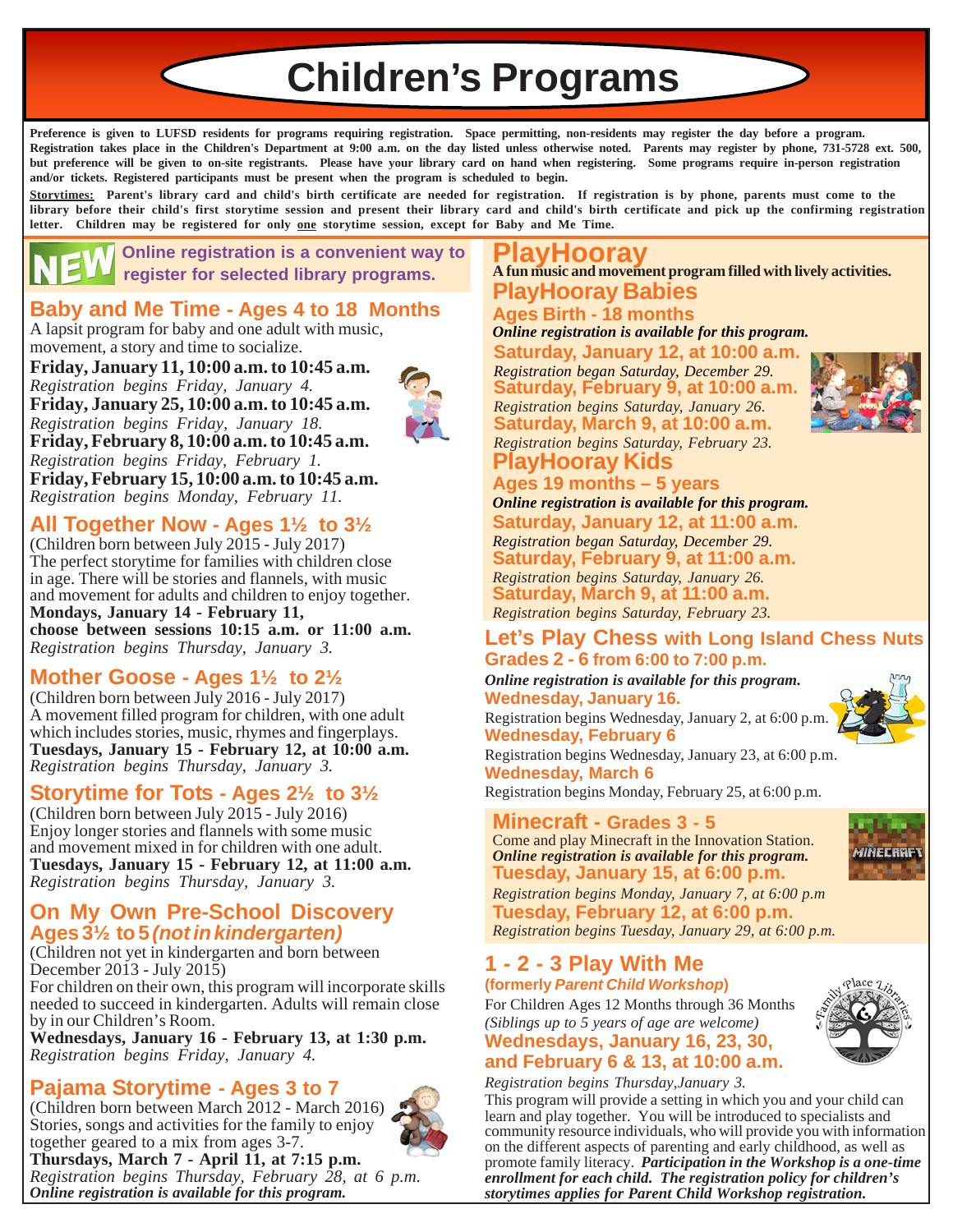# **Children's Programs**

### **Baby Palooza - ages Birth to 2 years Saturdays, January 19, February 2, & March 2, 10:30 to 11:30 a.m.**

*No registration required.* Young children and their caregivers are invited to play and socialize.



**WHAT'S** 

**Clever Creation LEGO Club - Grades K - 4 Saturdays, January 19 & February 9, at 2:30 p.m.** *No Registration required.*

### **Book Club Jr. - Grades K - 2**

*Online registration is available for this program.* Read a story together with fellow book club members and your librarian. Play games and do fun activities. Pick a prize from our treasure chest.

### **Monday, January 14, at 4:30 p.m.**

*Registration begins Thursday, January 3.*

### *What's Next Door?* **by Nicola O'Byrne**

**Monday, February 25, at 4:30 p.m.** *Registration begins Monday, February 11. Snappsy the Alligator and His Best Friend Forever! (Probably) by Julie Falatko*

### **Slime Science - Grades K-2**

### **Thursday, January 24, at 4:45 p.m.**

*Registration begins Thursday, January 10. Online registration is available for this program.* Learn the science of slime and even take some home with you.

### **Little Chefs - Ages 3 - 5 with an Adult**

Some items may contain chocolate and traces of peanut oil. No cooking.

### **Hot Cocoa Cup**



### **Monday, January 28**

**Choose between sessions 6:00 p.m. or 7:30 p.m.** *Registration begins Monday, January 14, at 6:00 p.m.* Make a cup of cocoa to eat.

### **Love Owl**

### **Monday, February 11**

**Choose between sessions 6:00 p.m. or 7:30 p.m.** *Registration begins Tuesday, January 29, at 6:00 p.m.* Celebrate Valentine's Day by making an edible treat.

### **Gotta Catch 'Em All Pokémon - Grades 3-5**

### **Tuesday, January 29, at 4:30 p.m.**

*Registration begins Tuesday, January 15. Online registration is available for this program.* Make your very own, one of a kind Pokémon craft and play Pokémon inspired games!

### **Colorful Crayon Creations - Grades K-2 Thursday, January 31, at 7:00 p.m.**

*Registration begins Thursday, January 17, at 6:00 p.m.. Online registration is available for this program.* Using crayons and your imagination, design two colorful art projects along with engaging in creative and fun stories!

### **Mo Willems Party - Ages 4-7 with an Adult Friday, February 1, at 7:00 p.m.**

*Registration begins Friday, January 18, at 6:00 p.m. Online registration is available for this program.* Do you love the Pigeon? Are you wild about Elephant and Piggie? Join us for a special family celebration of Mo Willems' books, with crafts, games, and interactive stories.

### **Chinese New Year Celebration - Grades 1-6 Tuesday, February 5, at 4:30 p.m.**

*Registration begins Tuesday, January 22. Online registration is available for this program.* Welcome in the Year of the Pig and learn about Chinese New Year. Children will be making a paper lantern, a fish kite, and will learn Chinese Calligraphy.

### **Friends Forever - Grades K-2**

### **Thursday, February 7, at 7:00 p.m.**

*Registration begins Thursday, January 24, at 6:00 p.m. Online registration is available for this program.* Do you know what it means to be a good friend? We'll talk about this as we read stories, play games, and make a special friendship craft to bring home.

### **Up in the Air - Grades K-2 Wednesday, February 13, at 4:30 p.m.**

*Registration begins Wednesday, January 30. Online registration is available for this program.* Explore the science of flight and dream BIG as you make your own gliders.

### **Doodle in 3D with Us - Grades 4-6 Tuesday, February 19, at 2:30 p.m.**

*Registration begins Tuesday, February 5. Online registration is available for this program.* Learn how to use the 3Doodler and make your own project to take home. All levels of experience are welcome.

### **Winter Recess Programs**

*Tickets for both programs are available beginning Tuesday, February 5.*

## **Frogs, Bugs, & Animal Show**

**Wednesday, February 20, at 2:30 p.m. For Children of All Ages**

Jason Reilly will be bringing exciting creatures for us to learn about.

### **"Small Foot"**

**Thursday, February 21, at 2:30 p.m.** A Yeti is convinced that the mysterious creatures known as human really do exist.



### **Sphero Superbowl - Grades 3-5** Rated PG 96 minutes

### **Friday, February 22, at 2:30 p.m.**

*Registration begins Friday, February 8. Online registration is available for this program.* Football season isn't over yet! See if you can score a touchdown with Sphero.

### **Puff Paint and Rainbow Science Grades 3-5**

### **Wednesday, February 27, at 4:45 p.m.**

*Registration begins Wednesday, February 13. Online registration is available for this program.* Kids will make puffy paint and experiment with colors and textures.

### **A Balancing Act - Grades 3-5 Monday, March 4, at 4:30 p.m.**

*Registration begins Monday, February 25. Online registration is available for this program.* Learn about the cool science of gravity, speed and motion as we experiment with pennies and peacock feathers.